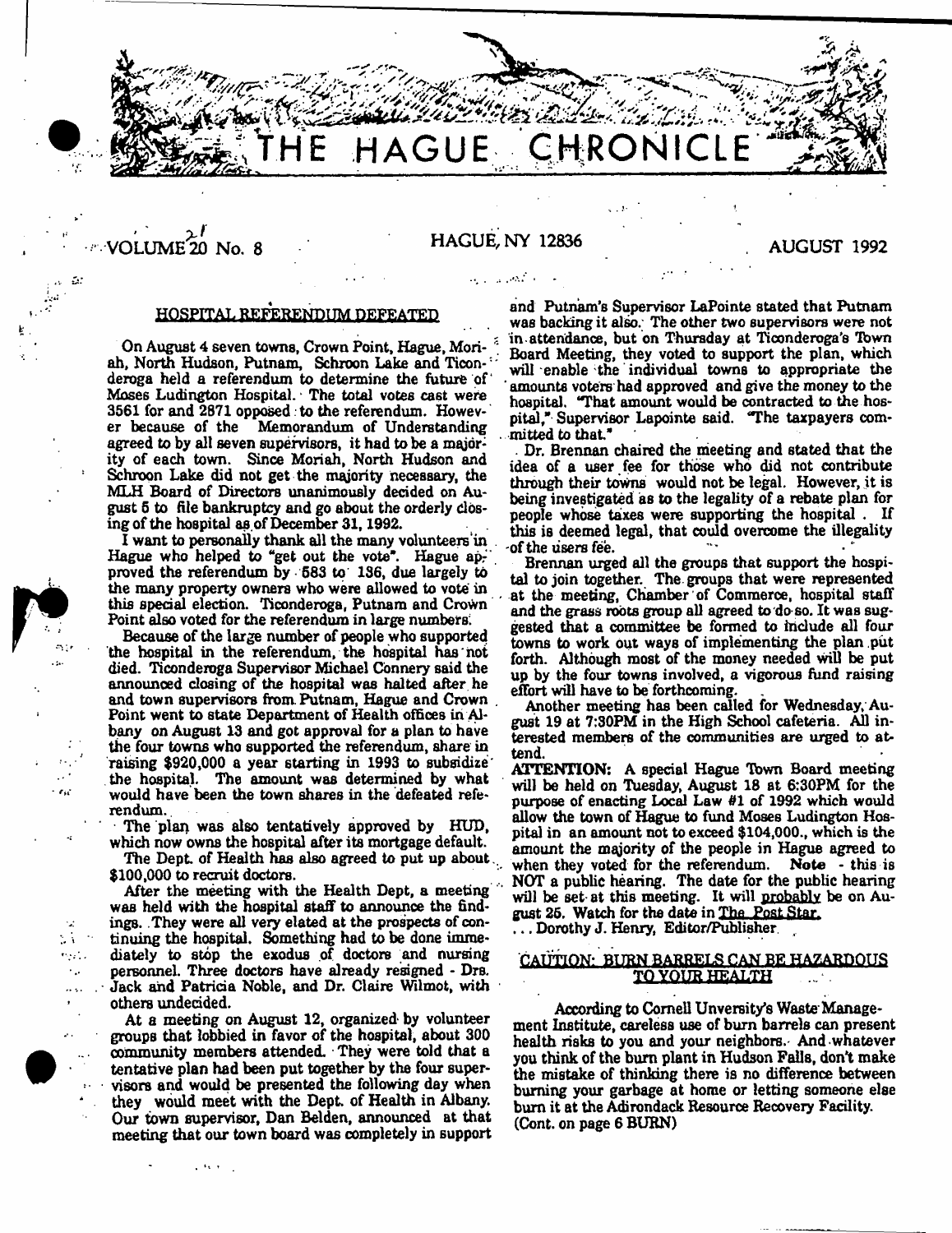#### BROOKSIDE CAFÉ

. . -2-

The Brookaide Cafe, opposite, the old town hall on Route 8 expects to open by the end of August. Owned and operated by Rose Serdinsky, it will feature sodas, sundaes, milk shakes, pies, cakes, pastries, hot and cold. sandwiches, salads and other specialties.

- A full breakfast will be offered beginning at 6AM. . Summer hours are from GAM to 10PM.

# ^ HAGUE CHAMBER OF COMMERCE NEWS ? Kathy Santaniello

The Chamber is happy to report that the 1992 Arts Fair was very successful, with 47 exhibitors and good crowds in attendance both days. Many thanks to Diane Frasier and Fran Clifton for their efforts. For a small arts fair there are many details to cover. The Beste food table made \$306 for the Beste fund.. Many thanks, to Cindy Coon and her helpers with this project.

The Square Dance Program is over for this summer, but the five dances that were held had good attendance, and everyone is looking forward to next year. The news that the Burdicks are moving to Silver Bay next spring may well mean that square dancing can be available during all four seasons in Hague.

. The Knickerbocker Arena in Albany has notified the Chamber that anyone interested in attending the "Sesame Street Live0 show on Saturday, September 19, 1992 at 2:00PM should-stop by the Silver Bay Genersl Store for ticket order forms. Special "Chamber Day" rates are \$8.00 and \$6.00. Orders must be received by September 11.

\* Upcoming Chamber events include the 1st Annual New Jersey . BASS Federation Team Qualifier Tournament, August 27-30, 1992, the .Chamber Spaghetti Dinner on Friday, • August, 28, the first meeting after the summer holidays oh Wednesday, • September 2 and; hosting the Warren County Council of Chambers dinner the last part of September. Also, don't forget to. send in your nomination, for Senior Citizen of the Year before November 16 and your Memory Tree wishes in November and December.

#### **HAGUE SENIOR CITIZENS CLUB**

A BRING-YOUR-OWN LUNCH is planned for the •: August 25th meeting, to be held at the Hague Fish and Game Club building. Come at Noon. Dessert will; be provided. There will be entertainment by Art and Mariie Anaua, back by popular demand. ... ewa

# HAGUE VOLUNTEER FIRE DEPARTMENT

.The HVFD has a new EMTY Chris Kuzianik.: Chris successfullly completed his training course and has passed the EMT exam. Congratulations, Chris!

26 volunteers have had their hepatitis shots as required by OSHA. These shots cost \$90 per person for the series. : the series... The series of the series of the series of the series of the series of the series of the series

In June the ambulance made eleven runs, with 800 miles and 126 man hours logged. In July, 18 runs were made, requiring 142 1/2 hours and 718 miles. '

 $\mathcal{C}$ 

The BASS Tournament weekend breakfast and steak roast earned \$350.00. The spring rummage sale The spring rummage sale brought in \$250. The EMPs Bhow, BARNTJM at SBA produced \$1129.00. Thank you EMPS of SBA.

The Fire Department wishes to remind everyone who received them to please return the questionnaires mailed out in June to box holders and route customers. Your cooperation now will not only be appreciated but may save your life!

COMING UP! COMING UP! Two more fund raisers. Another rummage and bake sale is being planned by those two capable ladies, Janice Smith and Pat Swin ton. This sale will be held at the Fire House in Hague on August 20, 21, and 22 from 9AM to 5PM. Please donate and bring items in good condition on 8/17/ 18 and 19 from 9AM to 3PM. Baked goods are sIbo welcome. For information call Pat Swinton, 585-3671 or Janice Smith 585-7233. k

And another BASS tournament breakfast weekend on August 29th and 30th. Oh Saturday, the 29th, serving will begin at 4AM and continue until 9AM and on Sunday, the 30th, from 4AM to 11AM. Cost of the breakfast wfll be \$5.00 and EVERYONE is welcome - you don't have to be an ardent fisherman to come and eat...  $ewa$ 

#### HAGUE HISTORICAL SOCIETY - :

'Plans for the Trip Around the Block which will include museums at Whitehall, Granville and Glens Falls on September 26th are still in the works. This will be a bus trip with Hague as the starting point and a stop in Ticonderoga to pick up passengers. Cost of the trip will be approximately \$15 per person. Register by phone at the Hague Community Center (543-6161). . details will be sent to the registrants... ewa

#### **PROPERTY OWNERS OF SILVER BAY**

The August meeting of the Property Owners of Silver Bay will be held at the Community Center in Hague on Thursday, August 20th, with guest speaker Michael Swann telling us all about assessments (surely a subject of interest to all of us); Refreshments Will be served at 7PM and the business meeting will begin at 7:30PM.

A reminder that dues are now payable . . . and that said dues are still only \$5.00.

# NEW BASS TOURNAMENT IN TOWN

The Town of Hague and Hague Chamber of Commerce are happy to report that they are hosting the 1st ' annual New Jersey BASS Federation's Team Qualifier Tburnament August 27-30,1992. 200+ entrants are predicted, with practice days on Thursday and Friday and tournament.days on Saturday and Sunday. The Chamber of Commerce is holding a spaghetti dinner on Friday night, the Fish and Game Food shack will be in the park on Saturday and Sunday, and they will also hold a Chicken BBQ on Saturday evening. The Hague Fire Department will hold "Early Bird" breakfasts on Saturday and Sunday. This event should add some excitement to the otherwise quiet interlude in the area just prior to Labor Day.. . . ks

 $\mathcal{L}^{\mathcal{L}}$  is the set of  $\mathcal{L}^{\mathcal{L}}$  , then  $\mathcal{L}^{\mathcal{L}}$  is the set of  $\mathcal{L}^{\mathcal{L}}$ *rTht mostabundant crop in my garden is rocfe. S/92*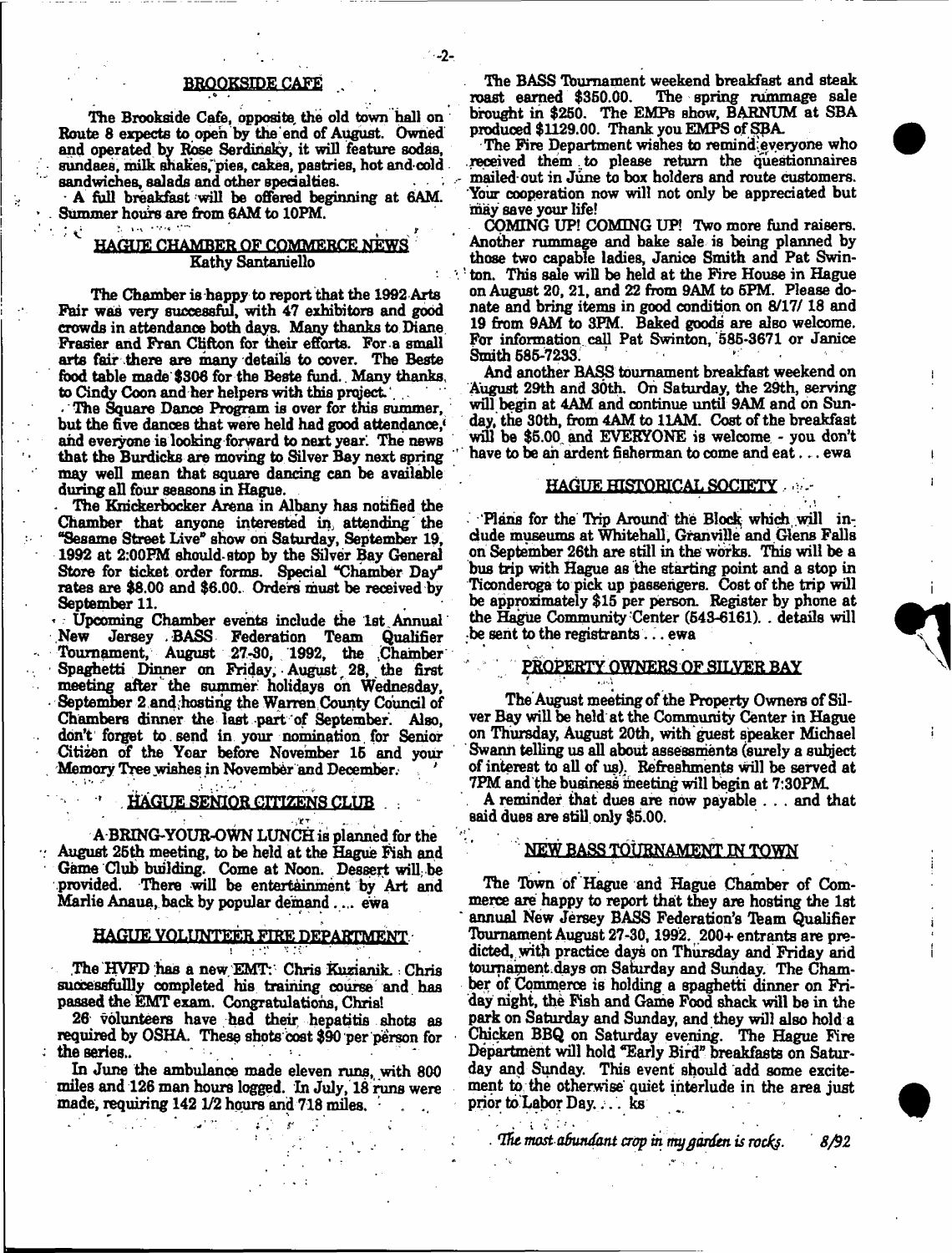# HAGUE TOWN BOARD

Vic Grant, chairman of the Warren County Board of Supervisors, visited the Hague Tbwn Board meeting on August 11, 1992 and spoke about our community, praising Supervisor Belden and commenting on how we all share the same problems and responsibilityies.

Rudolph Meola and Valerie Lawrence were on the agenda to report on the latest package developed by the school tax investigating committee and to receive approval from the board to send the report on to the appropriate parties. Since neither attended the meeting, Councilwoman Coffin (to save future time), later in the meeting, requested approval of a motion to aprove the package immediaately, since all board members had read the ;material. The members passed the motion unanimously so that by September we may have additional information forthcoming.

A letter from Gerald Soloman alerted us to an amendment (Forest Legacy Act) by Senator Leahy, VT that would allow the Federal Government to go directly to private land owners and buy development rights to forest lands through "consideration" easements. Solomon sees problems in NY in ;this amendment.

Dr. Collins, District School Superintendent, would like to hold a Board of Education meeting in Hague on October 21. Approved.

R. Strout of Clough Harbour wrote re: funding for seweer project. They are researching other fund sources (Rural Development Authority) andd a possible project report may be available as early as next week.

SPECIAL COMMITTEES:

Finance: Councilwoman Coffin assured us we are in pretty fair shape. Next; year's budget preparations begin in September.

Cable TV: Extensions hopefully this fall.

Youth: Councilwoman Laundree has planned another organizational meeting for this fall, hopefully with better attendance this time.

Stormwater: Preliminary plan has been submitted to town attorney.

REGULAR COMMITTEES:

Recreation and Promotion: BASS Tbumament; August 28-29

Fire Dept. Breakfasts August 28 and 29.

Fish and Game Club Barbeque - Sun, August 29. Senior Citizens: Bag lunch on August 26 at regular meeti;ng to be held at Fish and Game Club.

School Tax Investigating: See earlier comment.

Landfill: Motion passed to accept concrete bid.

UNFINISHED BUSINESS

1. Signed contract with Johnson's Car Crusher to remove white goods, tires and metal from landfill.

2. The Community Center committee was reactivated and includes Dick Frasier, Chairman, Councilwoman Laundree, Bertha Dunsmore, Mike Bailey and Georgina Lindquist.

SHORT TERM COMMITTEES:

Assessor: Ad in Post Star requesting resumes by August 14 by those interested in the job of assessor.

Justice: Councillman Frasier said Justice Yaw has been too busy to discuss Judicial Audit.

Hospital: Still in picture. Splinter groups will work together to investigate further possibilities to keep hospi-

# tal open.

# NEW BUSINESS:

Resolution #16 was passed unanimously permitting \$15 fee for operation of waste-water inspections.

Resolution #17 C *&* D. Fee schedule for C&D disposal. In a motion to back the Warren County Sewer System all members voted yes.

In eight Hague areas tested on Coliform Monitoring Program, all passed easily.... gl

### BITS & PIECES FROM *THE PROGRESSIST.* OCTOBER 12,1905

*The Progressist* - a Proponent of Political Progression was first published in 1905 in Ticonderoga The price was 1¢ per copy, 25¢ per year. "Published WEEKLY in the Adirondacks, New York, by The PROGRESSIVE PUBLISHING COMPANY at TICONDEROGA, where was struck the first successful blow on the American continent for human liberty; and edited in the interest of the PLAIN.PEOPLE on progressive and libertyloving lines by ROBERT DORNBURGH AND ASSO-CIATES."

# OUR PRINCIPLES.

"Ib the people of the hills we commend the statement that "Mountaineers are always Free,," and point to Switzerland for illustration: to the residents of the lowlands we present for contemplation the most heroic struggle for liberty ever known, maintained for half a century by the Dutch Republic against the mightiest power on earth; to the inhabitants of the plains we produce to view the almost superhuman efforts of the Boers against the greatest Empire of history; and to the people of all lands we proclaim that LIBERTY IS THE NATURAL RIGHT OF MAN AND ETERNAL VIGI-LANCE ITS PRICE; that PROGRESSION IS MANS PLAIN DUTY AND NATURE'S ENERGY ITS SOURCE."

"There is but one sure cure for the drinking disease or habit, and that is the simplest of all", says What to Eat. 'The cure consists in eating fruits. It will entirely destroy the taste for intoxicants and will make the drunkard return to the thoughts and tastes of his childhood, when he loved the luxuries nature had provided for him and when his appetite had not become contaminated by false, cultivated tastes and attendant false desires and imaginary pleasures. No person ever saw a man or woman who like fruit and who had an appetite for drink. No person ever saw a man or woman with an appetite for drink who liked fruit. The two tastes are at deadly enmity with each other, and there is no room for both of them in the same human constitution. One will certainly destroy the other.

The hearing on the application to the Board of Railroad Commissioners of the Ticonderoga Union Terminal Railroad Company for a certificate permitting the company to operate its proposed electric railway from Lake Champlain to the Village of Ticonderoga has been adjourned to Nov. 9th, 1905, at the Capitol at Albany. The opposition of the Delaware and Hudson Co. is an active one and occasioned the postponement.

BOAT LIVERY. Good, clean and safe boats at 25 and 50 cents a day, or part of day. I am agent for a sure Pile Cure. W. H. Smith, E. Exchange St., Ticonderoga. Ed: A veritable "jack of all trades!" 8/92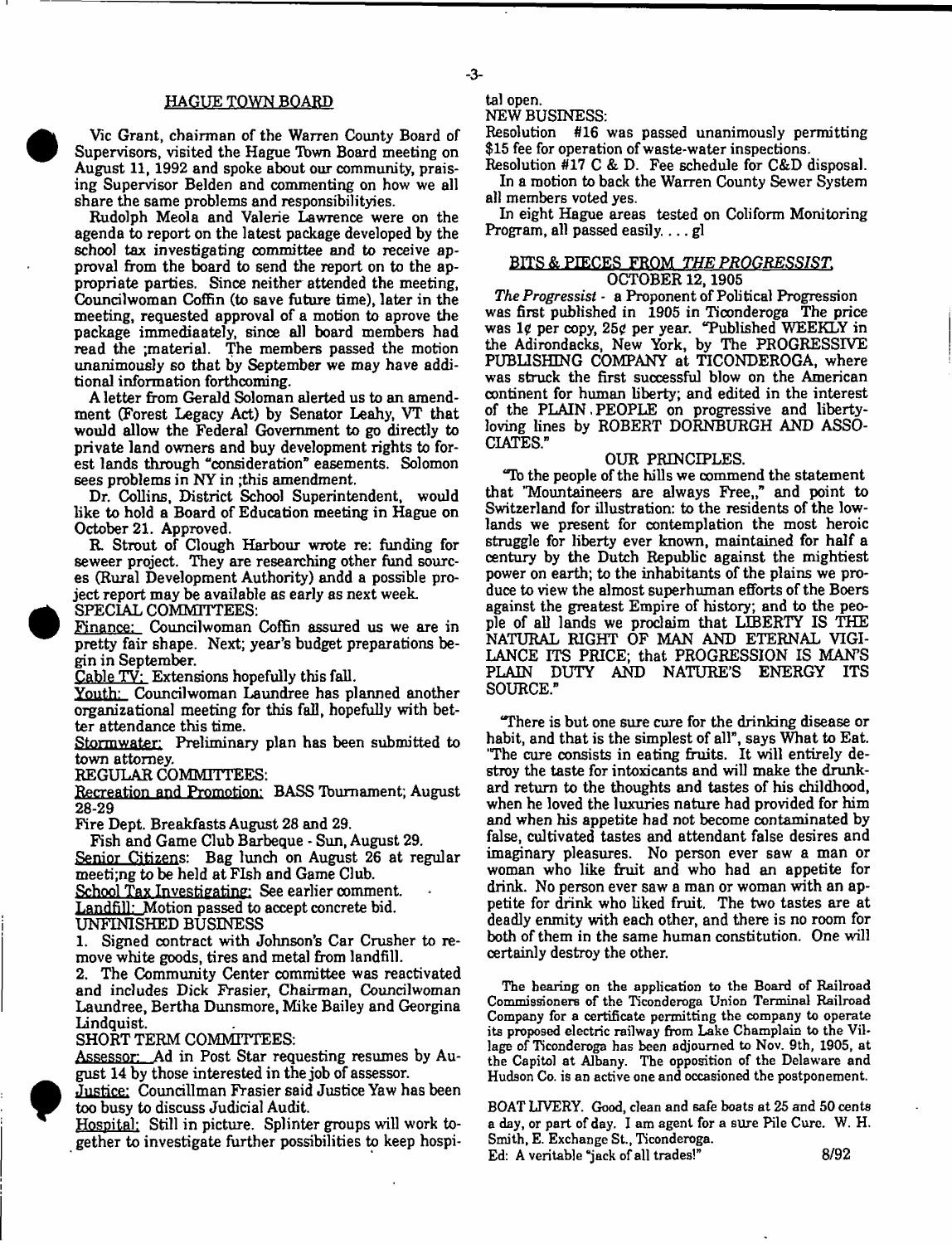#### AMERICAN LEGION POST 1538

Regular meeting of Hague Post 1538, American Legion, will be held at the Legion Home on Wednesday, September 2 at 8PM and the annual Steak Roast for members and guests is scheduled for Monday, September 7 (Labor Day), starting at about 2PM and will feature broiled strip steaks and baked potatoes. Members wishing to contribute to the meal are asked to bring salad bar ingredients, dips, chips, or other hors d'ouvres, or call Fran Clifton for suggestions.

3 x 5 and 4 x 6 American flags are still available, and worn out flags may be left with any Post member for proper disposal on Veterans Day in November.

#### QUILT SHOW

The Adirondack Park Centennial Quilt Show opened at the Hancock House in Ticonderoga on August 9 and will run until September 11. Hours are Monday through Saturday 10AM to 4PM; Sundays 1PM to 4PM. The theme of the exhibit makes it unique.

### EXPERIENCING MARKET PLACE 29A.D.

Hague Wesleyan Church has a unique experience in store for children (of all ages) in the community. On August 17-21 from 6:15PM to 8:15PM a typical Bibletimes Marketplace will be set up on the property of the church

. Children will relive Bibletime events, exploring and experiencing Bibletime occupations and relationships. From their family clusters with a mother figure in charge, the children will venture forth into the Marketplace, where they will participate in the activities of the many and varied shops, such as baker, weaver, carpenter, metal worker and musicians. In addition they will experience Bibletime songs and games. Also Bible stories will be dramatized in their midst.

Take advantage of this opportunity for your children to leam that the Bible is about real people and the Christianity is a living relationship with God.

For more information or registration please contact Pastor Michael Bailey at 543-5455 or Sandy Hutchinson at 543-6362

#### WARREN COUNTY'S TRIAL MAGAZINE RECY-CLING PROGRAM TO BECOME PERMANENT

The pilot program to recycle magazines, advertising inserts, colored paper, and junk mail in Warren County will become permanent, according to Recycling Coordinator Bob Linck.

In April and May a trailer was circulated throughout the County collecting over 70 tons of paper. Additional material was collected by the Warren-Washington County ARC. The magazines and other paper were baled at the County Recycling Center and picked up by Marcal Paper Mills of Elmwood Park, NJ. The proposed contract with Marcal would run for two years, contingent upon the County generating at least 16 tons per month. Linck says that calls come in every day from residents asking if and when the program will be run again. "The response has been overwhelming, and

we're excited about this opportunity to develop an ongoing program..

Beginning this week, Queensbury's Ridge Road Landfill, just south of the intersection of Routes 9L and 149, will be the County's central drop-off point for the paper. Any County resident may drop off the paper during the station's regular hours.

In addition, beginning in August, a trailer will circulate through most County towns. It will be at the Hague Transfer Station August 26-30, Oct. 21-25, Dec. 16-20.

Acceptable paper includes magazines and advertising inserts, catalogs, envelopes, junk mail, textbooks with covers tom off, non-metallic wrapping paper, school and office paper, and NCR paper. The County cannot accept paperback books, boxboard, carbon paper, blueprint paper or photographic paper. Phone books may not be mixed with this paper either, although plans for a separate program to collect them are currently being made.

#### MUSEUM ADDITIONS FOR JULY Clifton West, Tbwn Historian

A trophy of the Girls' Basketball Team of 1936. They won 17 games and lost none that year. Donation by Leonard Corlew. Lulu (May) Corlew was the manager of the team.

An album of pictures relating to local hunters and dated 1947. James Bagley took the pictures and it was donated by Jim Johnson.

#### ADIRONDACK PARK HONORS ITS 100-YEAR-QLDS

Folk histories of families, businesses, and others with roots in the Adirondack Park dating back at least 100 years have been chronicled in a booklet to celebrate the 100th birthday of the Adirondack Park.

Sponsored by the Committee for the 1992 Adirondack Park Centennial, *100-Year Adirondack Park Roots* contains listings of present-day Adirondack families, homesteads, associations, clubs, churches and organizations that have been in the Park since it was formed 100 years ago.

Included are anecdotes from family stories passed down through generations, as well as brief histories of many Adirondack dubs, churches, and businesses.

The information was gathered and the book edited by Sally Daly of the Committee for the 1992 Adirondack Park Centennial.

The booklet was printed by Benchemark Printing Inc. of Schenectady, NY, on paper made from trees harvested in the Adirondacks donated by a 100-year Adirondack business, Finch, Pruyn and Company Inc.

lb obtain a copy of the booklet (supplies are limited), send a check for \$3.00 payable to CAPC to 11 Birch Dr., KD #1, Albany, NY 12203. Additional copies sent to the same address are \$2.00 each. Anyone wanting more than 25 copies should call Sally Daly at (518) 456-5170.

Ed: Our historian, Clifton West, informed us that a copy is on hand at the Community Center. Mr. West was one of the contributors to this book.

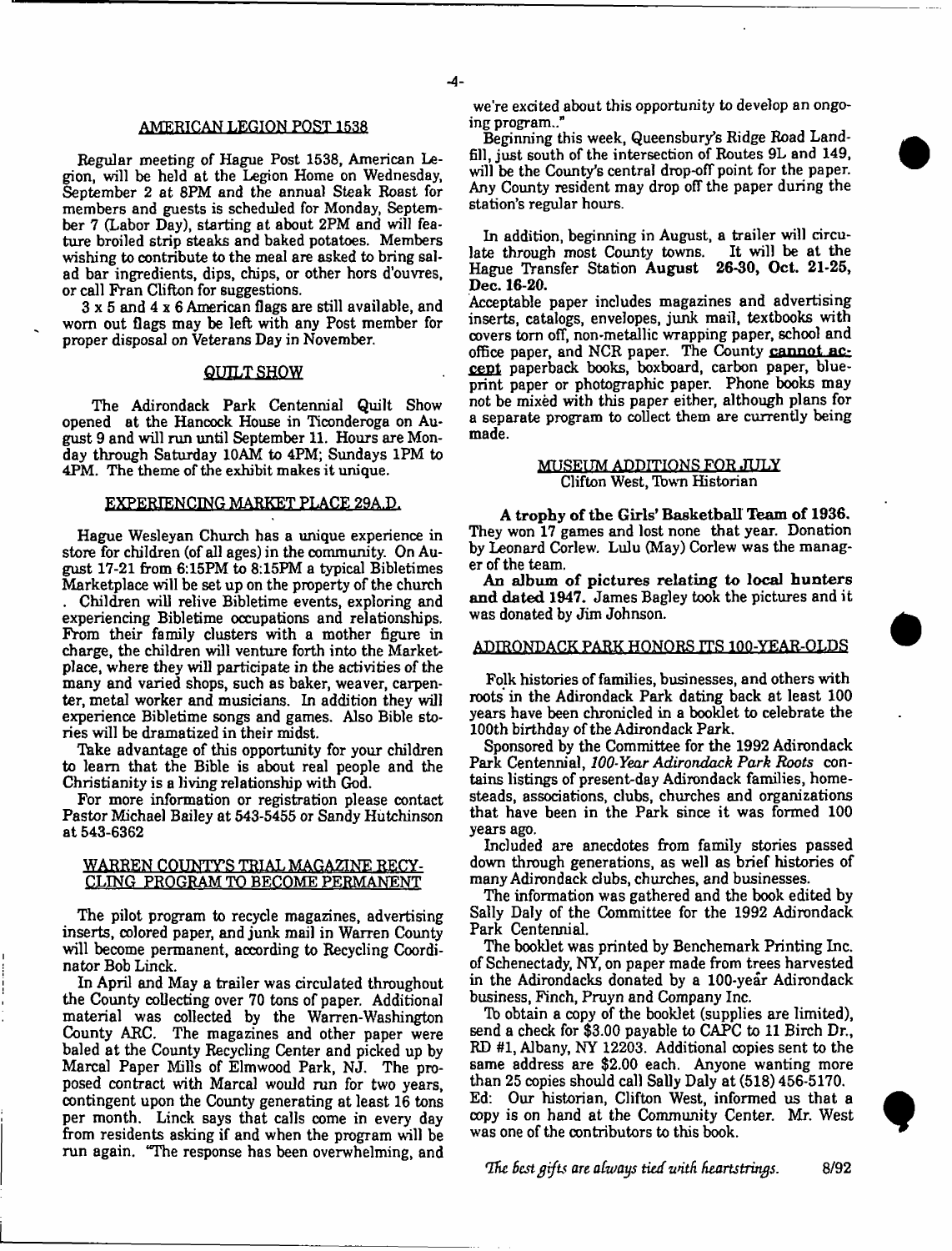#### SPAGHETTI DINNER AND CHICKEN BBQ FEATURED DURING BASS TOURNAMENT

**i**

The Hague Chamber of Commerce is holding a spaghetti dinner on Friday, August 28, 1992 from 5PM -PM at the Hague Community Center. The menu indudes spaghetti and meatballs, salad, garlic bread, dessert, coffee/tea. Soda will also be available. Tickets will be sold at the door \$6.60 for adults and \$4.60 for children under 12. Join us for a great meal!

The Hague Fish and Game Club is planning a chicken BBQ for Saturday, August 29,1992 from 5PM \* 8PM at the Town Park under the tent. The menu includes for adults, 1/2 chicken, baked potato, com-on-the-cob, rolls and dessert, and for kids 12 and under: hamburgers and hotdogs, chips, com-on-the-cob, rolls and dessert. Tickets will be \$7.50 and \$8.50 respectively, sold at the door. Steamed dams and soda will also be available. Music, raffles, and door prizes too. Come and join us for a season-end good time! $\ldots$  ks

#### FESTIVAL GUILD - PANCAKE BREAKFAST

The Ticonderoga Festival Guild will hold a pancake breakfast on Sunday, August 23 at the Hague Community Center, beginning at 8AM until 11AM. Members of the Board will be cooking and serving breakfast, with the proceeds going towards the Festival Guild's summer<br>
concert series. Cost - \$3.50.<br>
Y.I.P. GRANT RECEIVED<br>
The Hague Winter Carnival Committee is happy to concert series. Cost - \$3.50.

 ${\bf r}_{\rm eff}$  =  ${\bf a}_{\rm eff}$   ${\bf a}_{\rm eff}$   ${\bf a}_{\rm eff}$   ${\bf a}_{\rm eff}$   ${\bf a}_{\rm eff}$ The Hague Winter Carnival Committee is happy to announce they have recently received their first V.I.P.<br>Grant from International Paper Co. of Ticonderoga. Through the efforts and sponsorship of Ron Pote, Committee member and  $IP$  employee, a check for \$450 was presented to the committee to help defray promotional expenses for the annual Carnival. The Carnival Execu-. tive Committee would like to thank Ron and Internauve Committee would had to thank You and Interna-<br>tional Panar Co., for thair afforts on the Carnival's be. tional Paper Co. for their efforts on the Carnival's behalf... ks

#### MOHICAN HOME BUREAU

Mohican Home Bureau is glad to report a successful and all its helpers did a wonderful job. There were two raffles held that day. The Raggedy Ann and Andy dolls were won by Bernie Chaiken, Hague; the Victorian doll house, which proceeds went toward the purchase of a Bunn coffee maker being donated to the Hague Community Center, was won by Mrs. Howard Ticknor, Hague. The Mohicans would like to thank Claire Best and Fran Clifton for making the dolls and Dolly Barber for making the doll house. A special thanks to Barbara Drinking the doll house. A special thanks to Barbara Drinkwine win was our \*Delay the Clown "and painted many"<br>hanny little faces during the day

happy little faces during the day.<br>The Bunn Coffee Maker has been installed at the Community Center and ready for use. We thank Dan Belden for hooking up the plumbing, Larry Best for **•** electric work: Henry Karmazin for donating the formica ahelving and Frank Koenig for donating half his fee for shelving and Frank Koenig for donating had his fee for the state of the state of the state of the state of the installation. We still have a few pledges outstanding, if

your group is one of them please send us your check now. A special THANK YOU' to Betty Decker for her donation. All our members worked very hard to complete this project. this project.]  $\ddots$  -

Our first meeting of September will be on September. 15,1992 at 10AM at the Hague Community Center. We welcome everyone to join us. 'If you'd like to join pur group come and'see what Home Bureau is all about Our craft thia meeting will be the Christmas mop doll. Each kit will cost \$2.60. Bring glue, scissors, etc. Teacher will be Dolly Barber.

On September 22, 1992 will be CRAFT PREVIEW at the Hague Community Center, 10AM. All new crafts will be on display and discussed for future projects. Refreshments will be served. Mark your calendar now.

' We have a wonderful schedule set up for this year, so be sure to join us on the 15th of September. .

What is the New: York State Federation of Home Bureau?

It is an organisation of NY homemakers, non-political, nonsectarian and non-racial. It is an independent organization, supported solely by mambership ducs. If has access to no other funds. er funds.....................\*, \*

Purpose and Aims -

Purpose: The object of this Federation shall be to develop, strengthen, and correlate the work of County and District Home Bureaus in the State, in their efforts to assist women in promoting all interests pertaining to higher standards of homes and communities.

Aims: Through Projects to be better homemakers.

To be more informed and useful citizens.

To promote education hy scholarships,

To help in reducing accidents, and having doep concern for health promotion.

To promote peape and understanding through our International Relations.

To sponsor a craft program of interest to all.

MEMBERSHIP

You are invited to become a member of the New York State Federation of Home Bureaus.

**College** 

To—

Participate in the acitivites of its program.

Attend meetings of the organization.

Receive the Homo Bureau Federation ''Newsletter". Be represented through the Home Bureau State Board affiliations in the following:  $\begin{bmatrix} 1 & 1 \\ 1 & 1 \end{bmatrix}$ 

Associated Country Women of the World

Country Women's Council. Cooperating With -

Federal Food and Drug Divisions of Dept.

Health, Education and Welfare.

National §afety Council

State Dept. of Law Division of States Att. General

State Dept. of Health and Safety and Agricullture and

Markets.<br>FINIS

FINIS  $\begin{bmatrix} 1 & 1 & 1 \end{bmatrix}$ The New York State Federation of Home Bureau is vital and alive, interested in home and community, state and na- $\cdot$ tional affairs, and world betterment It is recognized and respected state wide, nationally and internationally. It is worthy of your interest and support Won't you join and share in this satisfying work?. .

To learn, more about ua or to join us, yon are welcome to attend any meeting of organized chapters. Our local chapter meets in Hague Community Center. First meeting will be September 16, 1992. For more information call Claire Best, Warren County Director at 643-6765 or Trudy .Karmazin at ,. 643-8838. .  $\mathbb{Z}^{\times}$ 

\* . 8/92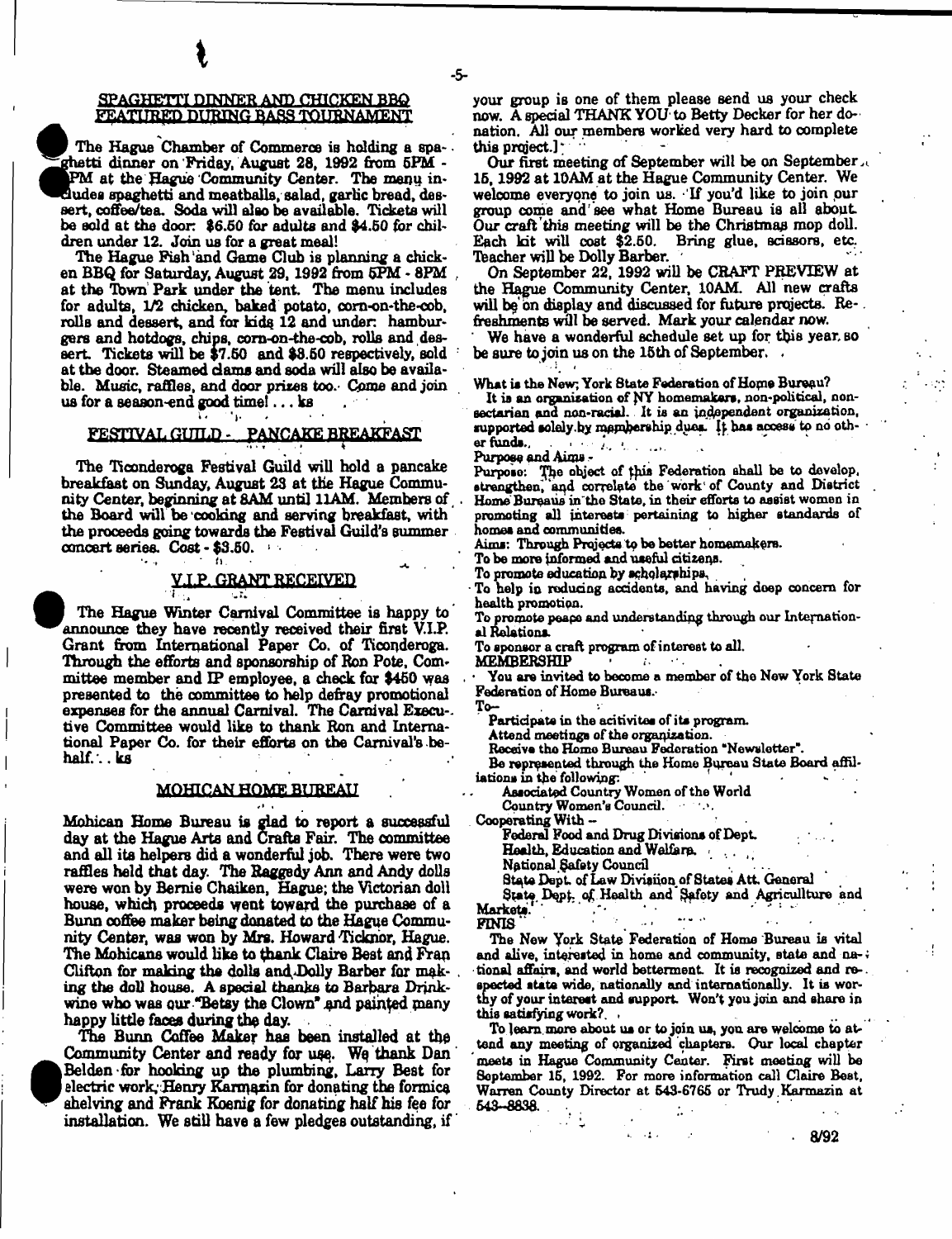#### (BURN -Cont. from page 1)

First, remember that a bum barrel permit allows the burning of *nonreeyclable paper only* - *no other trash.* Second, though it's cheaper (in \$s) to do it at home, there are potential health coats of breathing in toxic fumes from the incomplete combustion of plastics, and heavy metals from brightly colored packaging and batteries. The burn plant burns at a very ;high temperature - *your burn barrel doesn't.* The bum plant has emission controls - your *burn barrel doesn't.* If you want to save money, you're better off recycling more, avoiding unrecyclable plastics when possible, and figuring out ways to reduce the amount of waste you have to deal with in the first place.

#### NATURE NEWS Laura Meade

Some who dream of "going fishing" give up the sport after a few unsuccessful fishing expeditions. Other veteran fishermen have been, known to have a great imagination when describing the size of a fish they have caught. And sometimes a fish, ig caught that is so large that it must be officially document in order to be believed.

Such was the case recently when Jack Bolton, a Graphite native and long-time angler, caught a lake trout that nearly pulled him out of the boat. He knew it was the largest he had ever seen or heard of so he took it to the weigh station at the Silver Bay General Store, where it tipped the scales at 26 lb. 14 oz. Its girth was 22 1/2" and length was 42". Wow!

Jack is still smiling as he tells about "almost catching" Champ in Hague Bay."

In order for future generations to appreciate (and believe!) his good fortune, Jack had photos taken of himself holding the fish and he is having it mounted by local fish taxidermist, Allan Johns of Arcady.

Does anyone know of any lake trout that has been document to be larger than Jack's catch?

#### WEATHER NOTES Mary Lou Doulin

We can say that July was certainly cooler than ; most. One report was that it was the coolest July since 2795. Some attribute this cooling effect as being the result of the violent volcanic eruptions *in* the Philippines. The high was  $84<sup>e</sup>$  on the 13th of July but most days were betrween 70 and 80 degrees. The hottest day yet in August has been 88° on the 11th.

The lake has been taking a lot of time to warm up too, and is still a chilling 68°.

The plus side is that the nights have been refreshingly cool for sleeping. The only two thunder showers were on the 19th and 20th and one could consider them mild. We did have a tornado warning on the 4th of August that lasted for several hours. Nothing happened here, but Hartford NY was hit. Low pressure has been moving in slowly and recently brought a lot of rain. We must need it as it appears to be soaking in the ground. The Hague brook is not rising with all this precipitation. The gardens are benefiting from all this moisture, but now we could use a sunny day. Full moon was on the 13th.

#### FOLLOW THE HERITAGE TRAIL FROM FT. TICON-DEROGA TO THE TICONDEROGA HERITAGE MUSEUM

The Ticonderoga Heritage Museum is located on the eastern end of Montcalm St. in downtown Ticonderoga. Situated in a lovely setting next to Bicentennial Park and the lower falls of the LaChute River, this charming brick building, constructed in 1888, is listed on the National Register of Historic Places. Not only is it one of the few examples of High Victorian architecture in Tioonderoga, but also it represents an important part of Ticonderoga's industrial past, as it remains the sole remnant of the pulp and paper complex which dominated thin part of the village for over one hundred years.

Visitors to the museum can take part in a continuous "festival" featuring exhibits, demonstrations, activities, tours, and videos related to Ticonderoga's role in making paper and pencils, water power and forest related topics. The museum is open mid-May through mid-October. Handicapped accessible. School tours and group tours welcome. No admission charge, but donations accepted. For more information call  $618/686-2696$ .

#### HOUSEHOLD HAZARD ALTERNATIVES

Paints, pesticides, automotive fluids, cleaning products, thinners A strippers, batteries -0 all are categories of household hazardous wastes. Potentially dangerous to use, they are also difficult to dispose of in an environmentally sound way. In landfills, at the burn plant, or in wastewater treatment systems, they may cause significant pollution problems. What is the best course of action?

1) Use up those products you now have on hand - or have friends and neighbors use them up.

2) If the product has inaturetions for proper disposal of the empty container, follow them.

3) Most important, cut back on your use of these products and find safer or nontoxic alternatives.

Among the many alternative household product formulas are the following; vinegar or lemon juice can be diluted with water and used for general cleaning; baking soda can be used as a scouring powder, a hjalf cup baking soda and a half cup. vinegar, followed by boiling water 16 minutes later, can clear clogged drains, trisodium phosphate can be used as a paint stripper; powdered red chili pepper can repel ants; and cedar shavings can repel moths. Call 798-00847 or 24-hr. hotline: 792- 3379 for further information. Also, all libraries and schools in Warren County will have a special reference file on household hazards and safer alternatives.

# ADIRONDACK CENTENNIAL AWARDED GRANT FROM INTERNATIONAL PAPER

1 Internationa] Paper Company Foundation awarded a grant of \$6,000 to the Committee for the 1992 Adirondack Park Centennial as a contribution for the Park's centennial celebration.

The celebration consists of a variety of events, including a group of four traveling art shows: theme quilts, watercolors, photographs, and posters. The grant will provide one-third of the funding needed to make the exhibits possible. *8/92*



-6-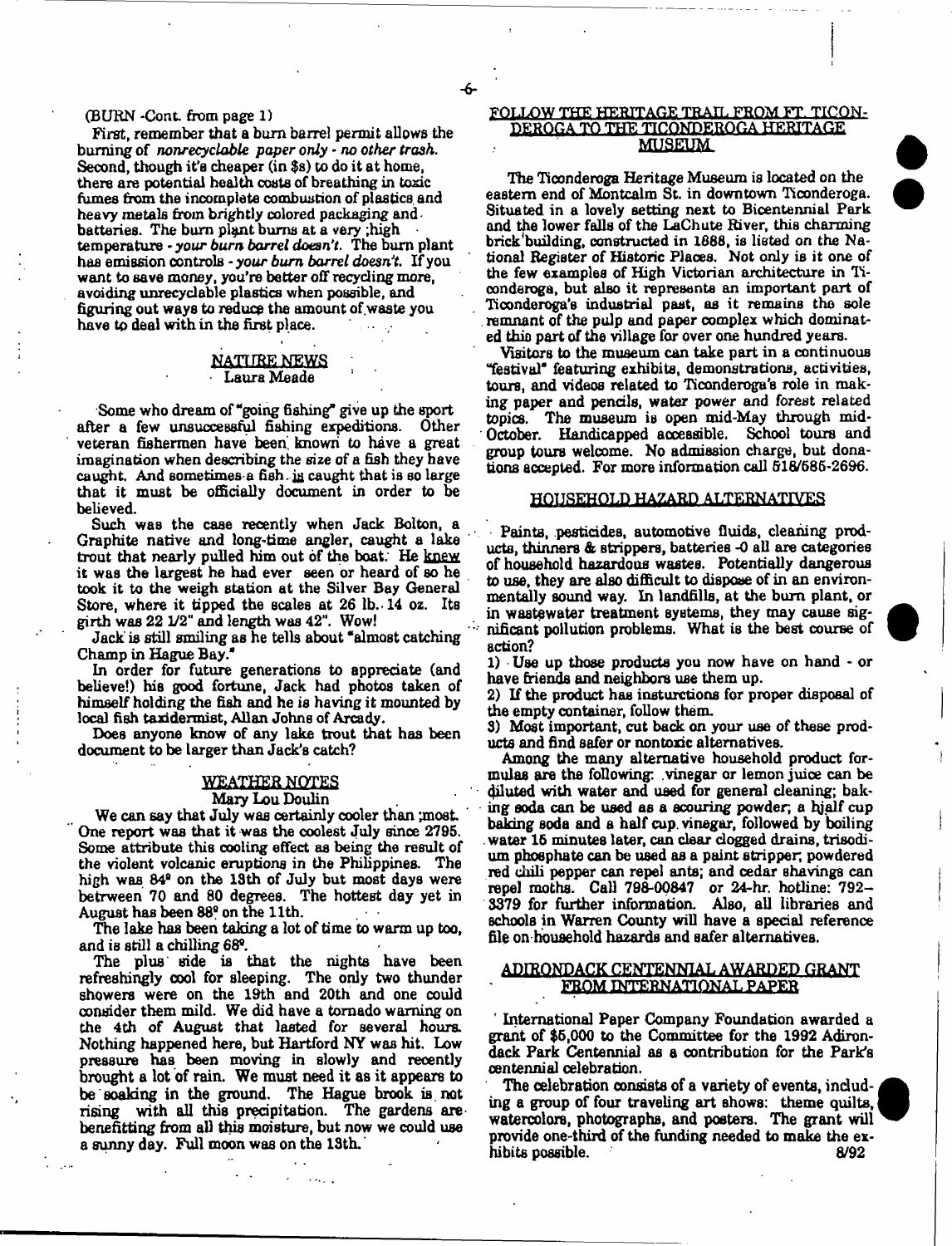#### **SOUNDINGS**

BORN - Muriel and Bob Schwarz, Clifton Park and Hague have tripled their pleasure with the arrival of three grandchildren within the past three months!

Jack Flannery to Kathleen (Flannery) and Robert Schwarz Jr. in New Brunswick, NJ oh April 28.

Christopher Thomas, to Laura (Thomas) and Kurt Schwarz in Schenectady, NY on June 29.  $\pm$ 

Julia Gamwell to Gretchen (Schwarz) and James Bruner in Albany oh July 25,1992

BORN - A girl, Allyson Claire, to Steven & Elana Kircher, Staten Island, NY on June 28. Proud grandparents are Miriam and Bob Kircher, Sabbath Day Point and Statenlsland. . . n i *f ■* I, ..J *4*

BORN - A boy, Trever Gregory to S/Sgte. Gregory and Julie (Frasier) Laird onJuly 26 at Shaw Air Force Base in SC. Proud grandparents are Mitchell and Imogene Frasier, Hague.

DIED - Roland Dame, 61, former resident of Silver Bay and Hague, on August 8 in Raleigh, NG. He is survived ( by his wife, Virginia Lee Dame, 5 children, 2 stepchildren, several grandchildren and siblings. A local memorial service is planned for the near future.

DIED - Laurie deBuys Pannell, 49, Hague and Athens, GA, on August 13 at her home in Hague. Laurie is sur- . vived by her husband, Clifton, sons Alex, Richard, Charles and Tbm, two brothers and her mother, Elizabeth deBuys.

Laurie designed the banner which we have been using on the first page of The Hague Chronicle since 1985.

DIED - Augustus (Gus) U. Davis, 81, Hague Road, on August 13 at Glens Falls Hospital. With his brother he founded and operated Trout Brook Garage for many years. Surviving are his wife, Geraldine, a son, a daughter and five grandchildren. A surviving brother Donald, lives in Hague.

WALLY CONLON, New Hague Road would like to . thank his friends, The Fish and Game Club and Winter Carnival Committee for all the good wishes and prayers sent to him while in the hospital. A very big thanks to our fabulous Emergency Squad for their hard work and dedicated service.

LIZ MONROE, daughter of Joyce Monroe, Hague is now announcing for WIPS 1250 Radio from noon to 5PM as of August 3, 1992. She is also handling the popular Swap Shop program at 3:30PM weekdays and 10:30AM on Saturday

#### RECHARGEABLE BATTERIES SAVE \$ AND RE-DUCE POLLUTION

*The New York Times* recently reported that Camegie-Mellon University researchers have calculated the difference between alkaline and rechargeable batteries in terms of cost (\$) and generation of polllutants. For the

\* *Each alkaline battery lasts for five hours and each nickel-cadmium recfiargcoMt Casts for two hours.*

\* The recharger costs \$10 and the electricity for the required 1,0095 charg*es costs \$5.00 (although using a solar recharger could eliminate the need for electricity).* 

After three years, the-cassette player would use 876 alkaline batteries at a cost of \$657. The four rechargeables, purchased for \$11.00, would still be working. With the cost of the recharger and the electricity added in, the total cost for operating the rechargeables would be \$26 - *a \$631* savings over the alkaline batteries.

In terms of pollution the alkaline batteries would generate 24,100 grams of trash (about 53 pounds), including 105 grams of toxic mercury. The rechargeable batteries would (when finally discarded) create 90 grams of waste, induding 16 grams of toxic- cadmium.

Since all Warren County trash is sent to the Hudson Falls waste-too-energy plant, discarded batteries can threaten local air quality and public health through emissions from that facility. So what's the best course for a battery-dependent household?

1) Become less dependent. Limit your use of batteries as much as possible.

2). Buy battery rechargers and rechargeable batteries. Do not put non-rechargeable batteries into a recharging unit; they may explode.

3) Recycle or properly dispose of your used batteries. Warren County is collecting them through the town transfer stations and certain haulers who bring them to us at the Recycling Center.

#### ADIRONDACK BALLOON FESTIVAL

The Adirondack Balloon Festival scheduled for September 17-20 one of the oldest and largest held in the U.S., will be the most spectacular event that will take place in the Warren County area.

Unique this year for the four day event, will be flights of a large number of special shaped balloons. One special shaped balloon that will be flying for the celebration is "EAKFORCE ONE", a 10-story high hot air balloon designed in the shape of Mickey Mouse's head from Walt Disney World in Florida. It is 96 feet tall, each ear has a diameter of 34 feet and its nose is 33 feet long. It is being sponsored by Trustco Bank.

The festival this year will be dedicated to the late millionaire Malcolm Forbes, a balloonist who has been instrumental in advancing the sport of ballooning and ballooning in general. A special Hare and Hiound Race is scheduled in his memory.

The official opening ceremony will be held in Crandall Park in Glens Falls on September I7th with a dozen balloons lifting off at 5PM from the park. Friday, the 18th the launch site will move to the campus of Adirondack Community College in Queensbury with more than 60 hot air balloons flying at 5pm. Saturday and Sunday Warren County Airport becomes the Festival location with flights of 100 balloons in the early morning and late afternoon.

#### \*\*\*\*\*\*\*\*\*\*\*\*\*\*\*\*\*

*one is useless in this world if he tightens the Burdens of someone else.* 8/92